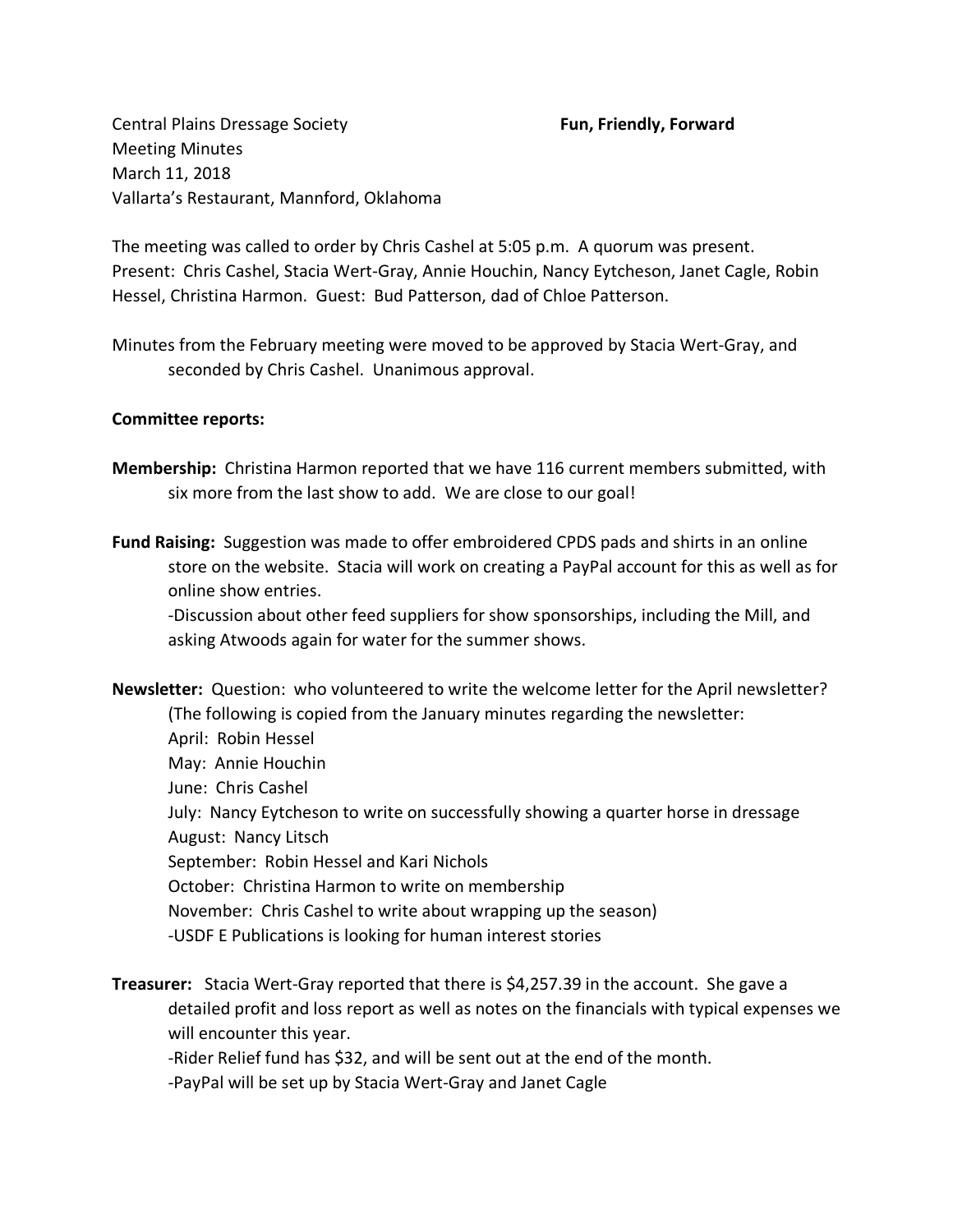**Education:** Wellness Spa Day planned in conjunction with the March 31 show.

-Parents and Partners meeting scheduled for April 16 at the Hideaway in Stillwater. Four entries have already been received.

### **Working Equitation:** no report

#### **Awards:** no report

#### **Old Business:**

-Stacia Wert-Gray reported that the previously discussed Breeders Championship for Region 9 probably not going to happen because we are in a different region for breeders -Summer AGM is scheduled in conjunction with the adult camp on August 25 with Melissa Creswick.

-Discussed the Junior Camp on June 16. Annie Houchin has applied for a grant to help reduce costs for participants. Bud Patterson suggested contacting Dr. Cooper at OSU about a sponsorship. Trainers are being asked to volunteer to do a session, mounted or unmounted, meals and tee shirts to be provided to the kids. Suggested topics were discussed: Vaulting on Friday evening, Braiding, Groundwork, How to Become a Rider on the OSU team, Conformation, Constellations, and Fire Starting. Discussed a schedule, including one event on Friday evening, sessions all day Saturday, a riding test and an oral test on Sunday before the kids leave at noon (it's Fathers Day). Discussed options for food, including Robin Hessel asking Marta of Spot On if she is interested in catering. Can we ask parents to come the day before to help set up? How will we address kids with food allergies?

-Discussed "Barn Angels" program, with a launch plan for the April Recognized Show. Kids probably need to not be showing in order to have time to participate.

## **Items for discussion:**

Bud Patterson had some ideas for CPDS to share:

-Grants are available in Oklahoma for us to explore, for example, education and enrichment programs for autistic kids, and from the VA for programs for PTSD victims

-A booth at the Home and Garden Show and at the County Fair to spread the word about us, manned by parents. Booths are at a reduced price if you are a non-profit

-Fund-raising – kids could sell food at shows paid as a donation so that a food handlers license is not required.

-Could we do an informational video blog, on a program such as Sun Up? -Could we take a horse to FFA meetings or to science classes at schools? -Could we partner with breed organizations? Scholarships are often available. Tie in to year end awards, which might draw donations. Discussed that this